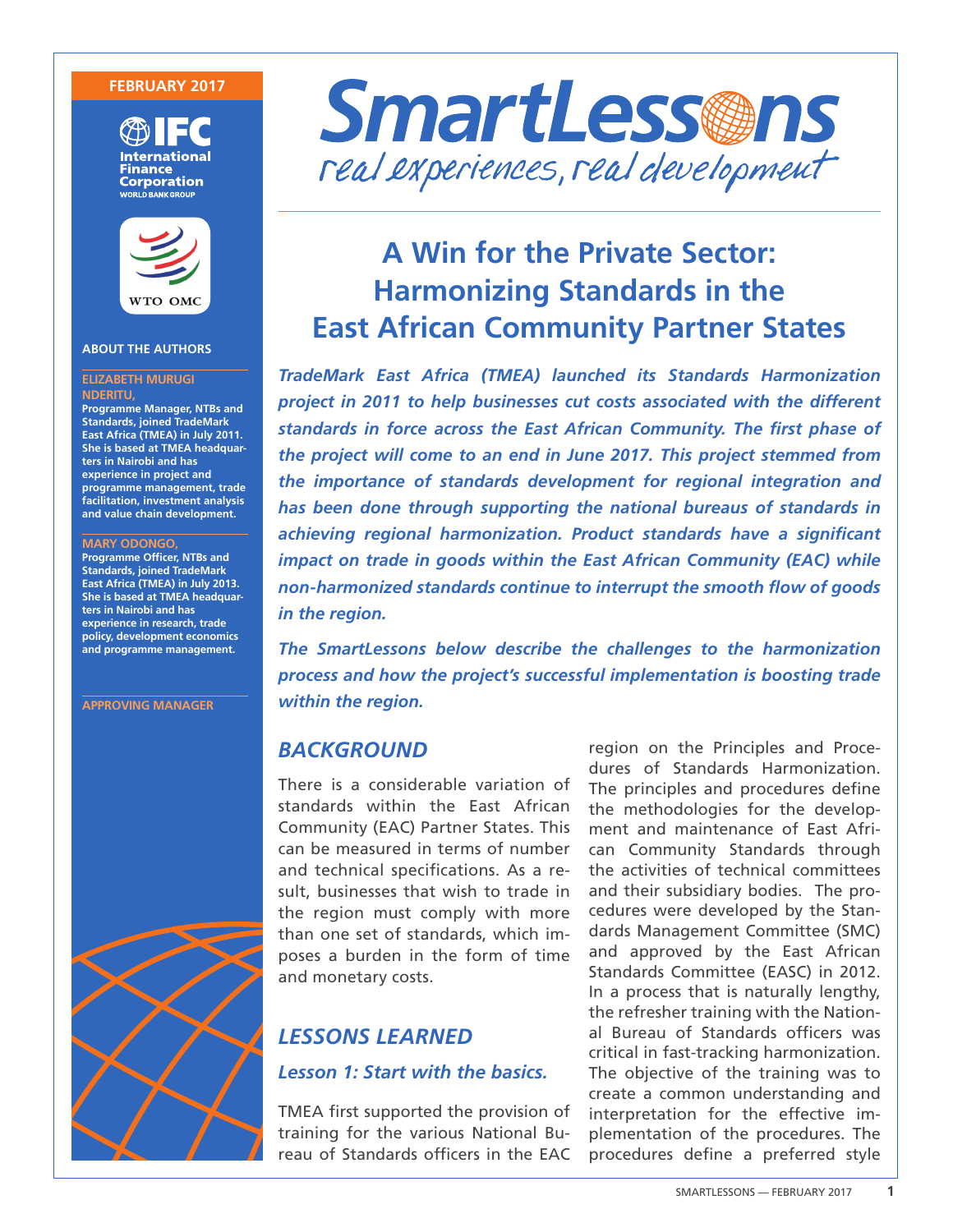for the development of the standards thereby allowing for consistency of the documents as well as elaborating on the methodologies and publication of standards.

## *Lesson 2: Engagement with potential partners and stakeholders.*

TMEA has a national presence in each of the EAC Partner States as well as a regional team that works closely with government, civil society and the private sector on regulatory issues. The Standards and Non-Tariff Barriers (NTBs) directorate which is part of the regional team continues to work with the National Bureaux of Standards (NSBs) and has been able to leverage its national presence as well as regional expertise to achieve results. At the regional level, the team worked with the EAC Regional Private Sector Standards Platform (EASP that was developed with the goal of advocating for a more streamlined regional standards framework. Input from the EASPS provided a basis for prioritizing which product standards would be harmonized. The platform focuses on advocacy and engagement on harmonization of standards and technical regulations as well as providing an opportunity for advanced focused engagement of the private sector in the EAC regional integration process. At the national level, TMEA provided equipment to the NSBs that enabled more efficient testing, and also supported the certification of small and medium enterprises to enable them to join regional value chains. As a result, testing clearance time reduced by an average of 74%, from 38 days to 10 days for products without notified certification marks, to half a day for products with notified certification marks. Additionally, testing costs fell by an aver-

age of 54% across all the National Bureaux of Standards, from an average of USD 500 to USD 205.

### *Lesson 3: Draw the private sector into the reform process.*

Without private sector participation, the harmonization process might have failed to address the most pressing concerns. The East African Community has an established structure to harmonize standards through

the Standards Management Committee (SMC) that reports to the EASC. The SMC is established by the EASC for the purpose of elaborating and harmonizing standards and standards-related documents while the EASC complements its. TMEA worked with the EASPS housed under the East African Business Council (EABC) to elicit input from the private sector on the harmonization process. The products for which standards were harmonized were taken up by various Technical Committees comprising representatives from the National Bureaux of Standards, the private sector, and academia from each Partner State.

The EASP invited private sector representatives to provide input, and ensured that their recommendations were taken into consideration. The EASP plays an additional and vital role in standards harmonization by ensuring that harmonized standards are effectively implemented. These activities were implemented through outreach to the private sector in the form of workshops that addressed those standards that are adopted as EAC standards. This approach was used to ensure buy-in from the end users of the standards who are consumers.

### *Lesson 4: Prioritize! Not all standards need to be harmonized.*

TMEA lacked the funding and the time to achieve harmonization of all standards that have been developed by the different standards bureaus among the East African Community Partner States. To ensure a maximum impact despite these constraints, TMEA concentrated on harmonizing standards for the top 20 most commonly traded goods in the EAC region by value. Standards for some additional goods were also harmonized in response to spe-



Testing Equipment procured for Uganda National Bureau of Standards with TMEA support (Source: TradeMark East Africa)